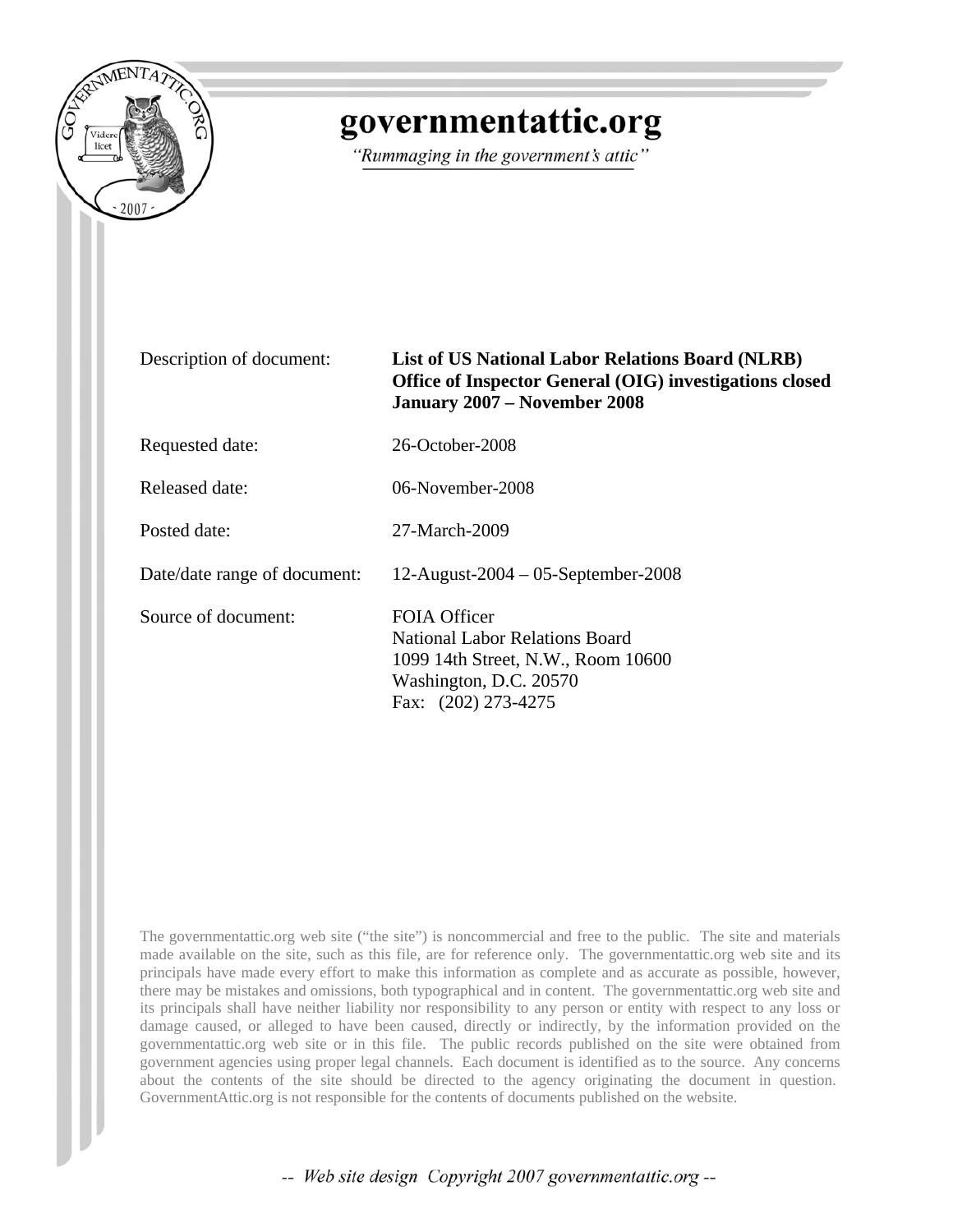

**United States Government NATIONAL LABOR RELATIONS BOARD** 

**OFFICE OF INSPECTOR GENERAL** 

Washington, DC 20570-0001

November 6, 2008

This letter is in response to your request for information dated October 26, 2008. Your request was reviewed and processed in accordance with the Freedom of Information Act (FOIA).

As you requested, I am providing "a printout from [the] database of all OIG investigations closed during the time period January 1,2007 to present." In addition to the list that you requested, I have also provided copies of the Semiannual Reports to Congress that contain investigative summaries for the relevant period of time. These summaries also list cases that have been closed and reference the case number.

Sincerely,

 $V$ - $($   $\vee$ David Berry ( Acting Inspector General

Enclosures (3)